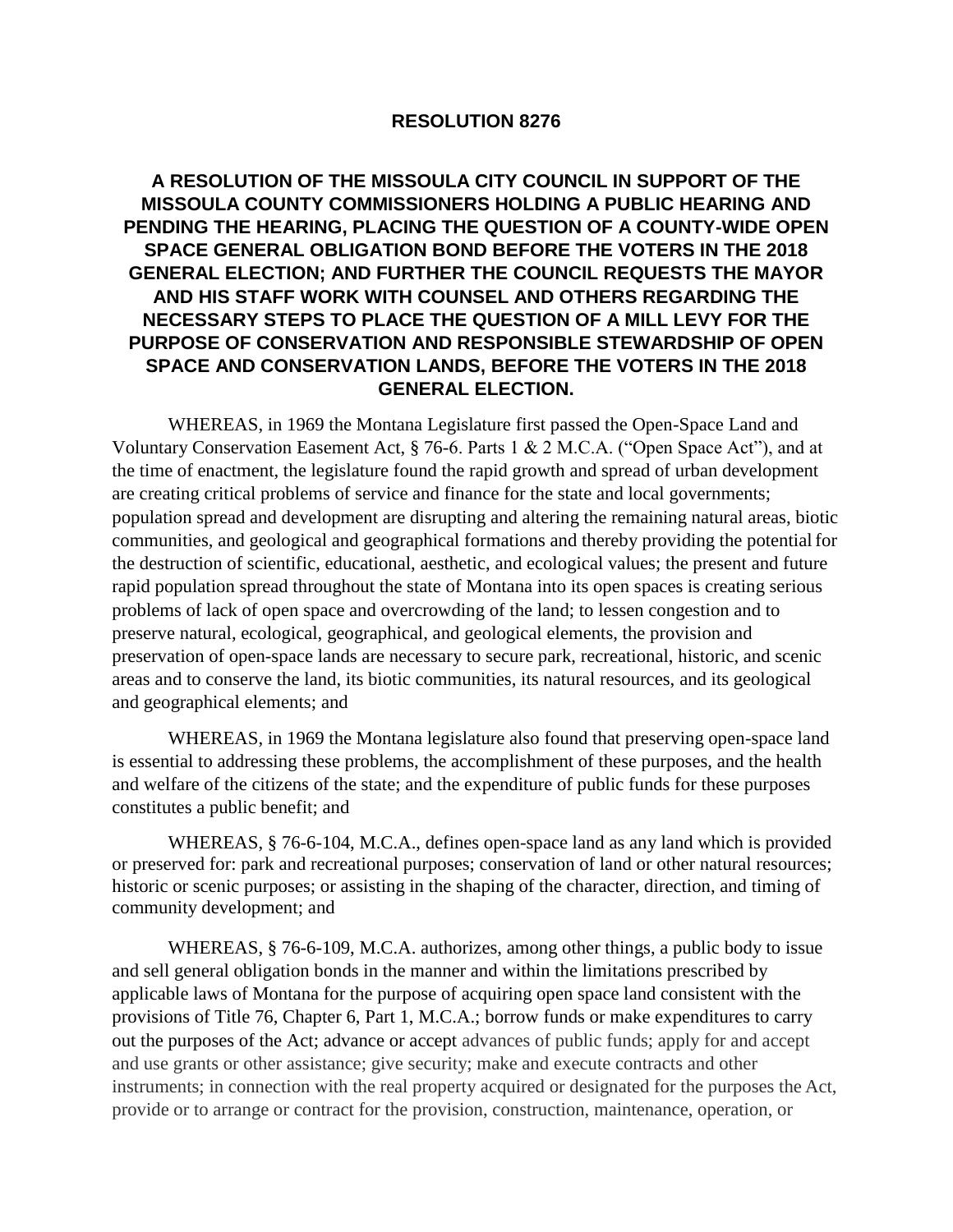repair by any person or agency, public or private, of services, privileges, works, streets, roads, public utilities, or other facilities or structures that may be necessary to the provision,

preservation, maintenance, and management of the property as open-space land; insure or provide for the insurance of any real or personal property or operations of the public body against any risks or hazards; demolish or dispose of any structures or facilities that may be detrimental to or inconsistent with the use of real property as open-space land; and exercise any of its functions and powers under this chapter jointly or cooperatively with public bodies; and

WHEREAS, the City of Missoula (the "City") first engaged in open space planning in the late 1960s and land use policies related to open space preservation and maintenance dating back to Missoula's first comprehensive plan, which was adopted in 1968 by the City and Missoula County (the "County") and called upon the community to "expand and equitably distribute areas for open spaces, parks, recreational and cultural facilities within the urban area and preserve mountainous areas and water courses in the Planning Area for future generations;" and

WHEREAS, the City of Missoula in 1981 passed "The City of Missoula Open Space Conservation Ordinance, to preserve significant open space land, including conservation land, parkland, trails, views and vistas, agricultural land, and urban forest, which, because of its aesthetic, scenic, recreational, historic or ecological value, it is in the public interest to preserve"; and

WHEREAS, the Missoula Urban Area Open Space Plan and 2006 Update of the 1995 Open Space Plan prioritizes preservation of open space lands to protect important agriculture and soils, scenic open space, river corridors, working lands, trail corridors, wildlife habitat, and natural resources including trees, clean water, and air quality; and

WHEREAS, the City of Missoula citizens voted to approve a \$5,000,000 bond in 1995 and all of the proceeds have been used to accomplish multiple open space goals; and

WHEREAS, Missoula County citizens voted to approve a \$10,000,000 Open Space Bond in 2006, which helped protect over 30,000 acres of open space and provide 4.1 miles of paved and many miles of dirt trails in the Missoula Valley, and the current proceeds of those bonds have almost entirely been spent; and

WHEREAS, the population of the City and the County continues to grow and open space conservation and the provision of lands for recreation, natural resource protection, wildlife habitat, corridors, parklands, and working lands remains as essential today as when the Open Space Act was enacted; and

WHEREAS, open space land provides significant benefits to Missoula including ecosystem services such as clean air and water, health and wellness, education, recreation, relief from congestion and overcrowding, etc. and these benefits are available to all; and

WHEREAS, public open spaces, trails and parks are community assets that promote social equity and are available to all citizens regardless of race, color, national origin, ancestry, religion, creed, sex, age, marital or familial status, physical or mental disability, sexual orientation, gender identity or gender expression; and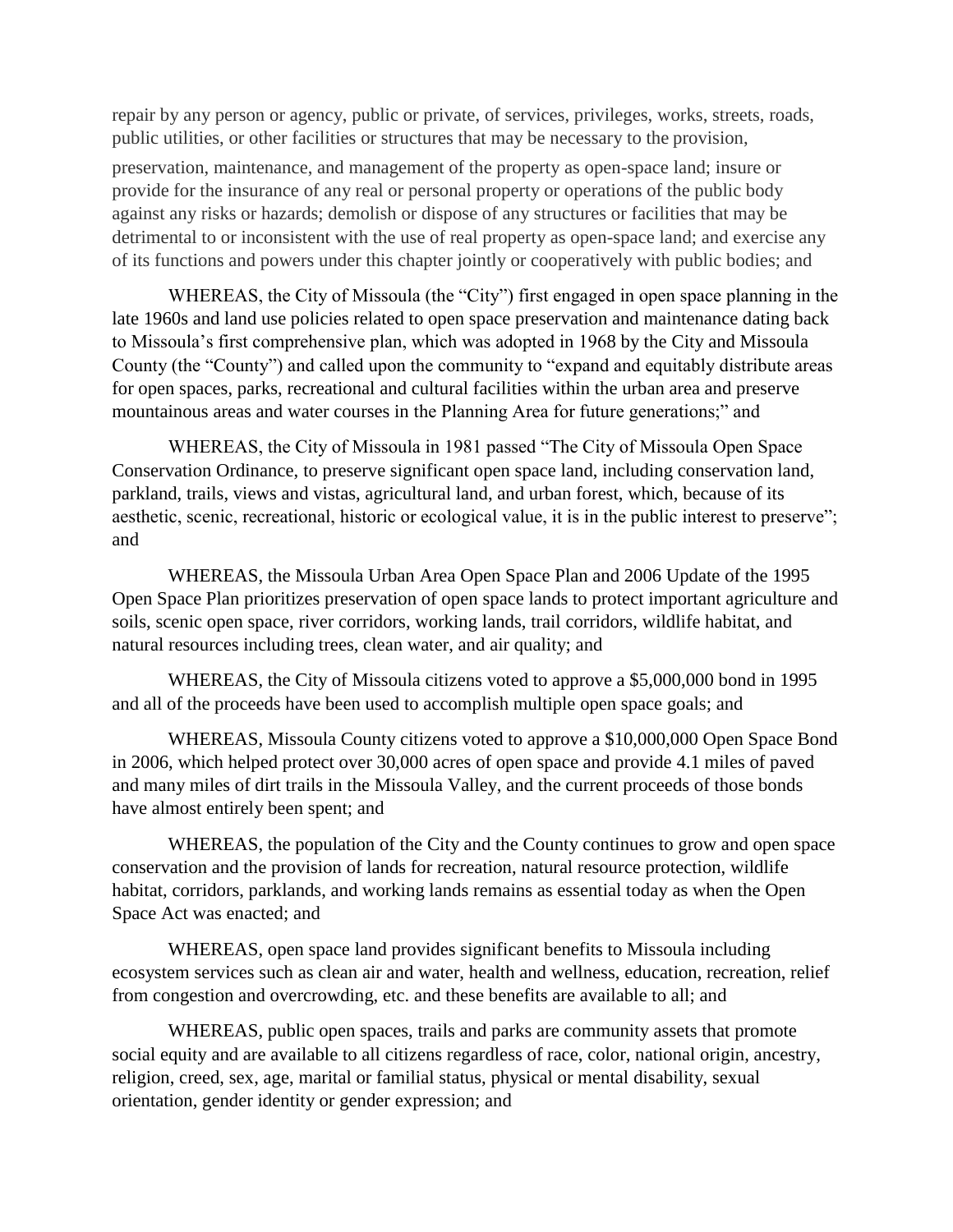WHEREAS, the City and County have recently conducted significant public outreach through open houses, focus groups, and a statistically valid public opinion survey on Parks, Recreation, Open Space, and Trails, and the results indicate strong support among residents for protecting natural resources such as water and air quality, habitat, and providing river access, natural areas to recreate in, and dirt and paved trails; and

WHEREAS, the City's Open Space Advisory Committee strongly supports City Council pursuing additional funding for open space restoration, stewardship, maintenance and acquisition and improvements to open-space lands of all types; and

WHEREAS, our City and County open-space lands and conservation partners continue to advocate support efforts to preserve open space and responsible stewardship of these lands, thereby providing the many benefits open-space lands provide; and

WHEREAS, trees on lands designated as open-space provide significant environmental and natural resources benefits, climate resiliency, improved air and water quality and other ecosystem benefits, thereby enhancing our quality of open space and community life; and

WHEREAS, trails and paths on lands designated as open-space provide significant benefits of health and welfare, reduction of congestion, improved air quality, and access for all; and

WHEREAS, it is recognized that the provision and preservation of these important open space lands require repairs, replacement, renovation, and stewardship to maximize the potential and value to the community and to assure goals of the Open Space Act are met; and

WHEREAS, the *Our Missoula*, City Growth Policy 2035 states in implementation objective 4.2 that pursuing a new open space bond to continue the open space program is a high priority within 3-5 years from adoption of the growth policy, which was adopted in November 2015; and

WHEREAS, the City, following extensive public process, has adopted numerous plans which support the benefits of a variety of open-space land types, including the 2004 Master Parks and Recreation Plan for the Greater Missoula Area, the 2016 Long Range and Active Transportation Plans, the 2015 Urban Forest Management Plan, the 2010 Conservation Lands Management Plan, the 2014 Parks/Open Space/Trails Asset Management Plan; and

WHEREAS, following extensive public process and technical review by experts, the Conservation Lands Management Plan, adopted by City Council in 2010, provides guidance in stewardship and management of over 4200 acres of open space lands, important habitat for numerous species, over 60 miles of trails, plus multiple special use areas for outdoor recreation and urban interface wildfire and storm water management, in the Missoula Valley through acquisitions and easements; and

WHEREAS, the purpose of a conservation and responsible stewardship mill levy is to provide adequate resources for responsible stewardship, maintenance, and restoration of open space and conservation lands, owned and managed by the City of Missoula for native vegetation,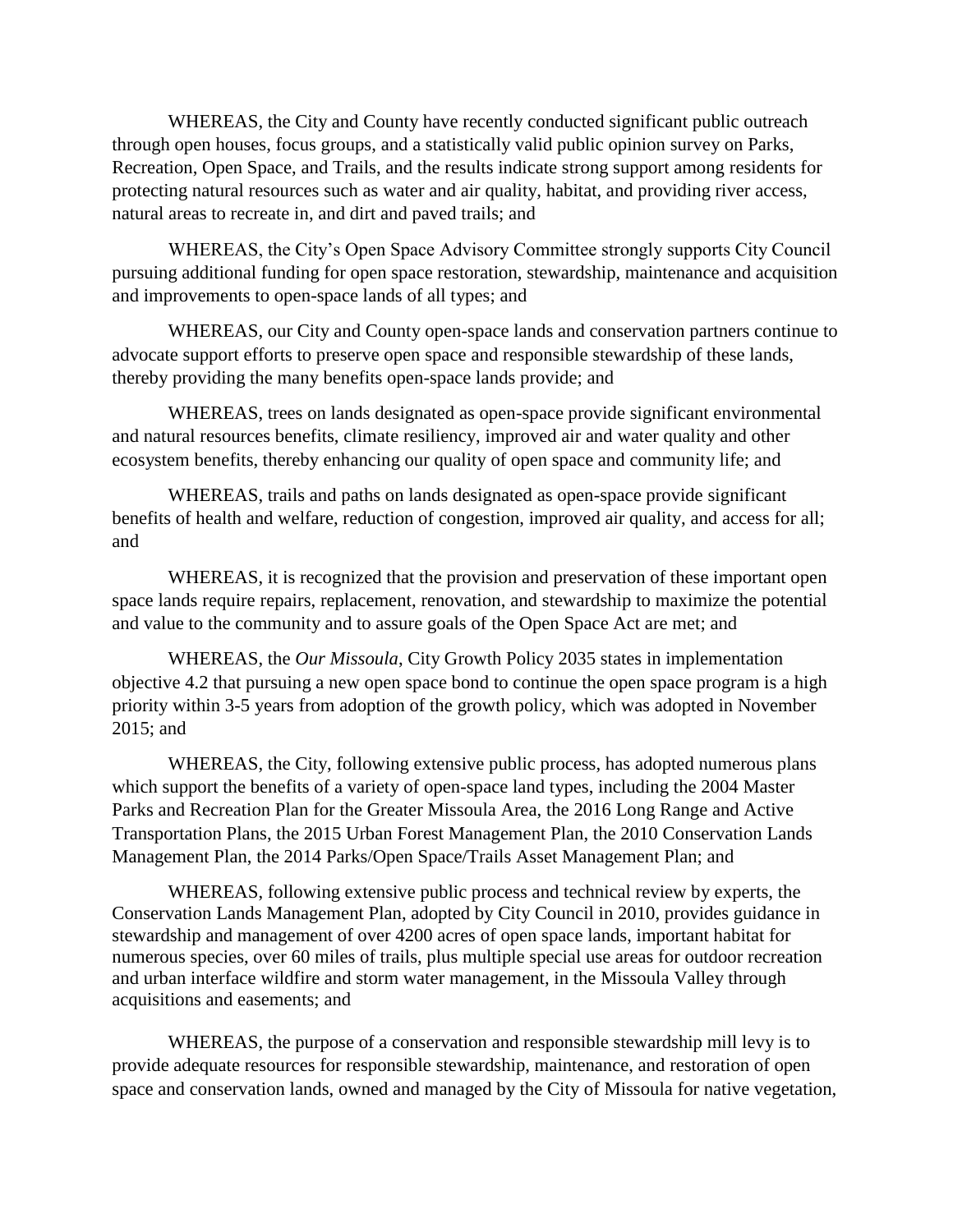wildlife habitat, outdoor recreation, access to and protection of water bodies, scenic views, and protection of natural resources; and

WHEREAS, a perpetual conservation and responsible stewardship mill levy allows for future acquisition of important open space parcels as well as certainty for long range planning for necessary improvements, stewardship, and management of open space conservation lands; and

WHEREAS, conservation lands are generally managed as natural areas, including riparian corridors along creeks and rivers, wetlands, grasslands, open or wooded hillsides, but both large and small scale conservation lands provide for relief from the urban environment, nature connectedness, active outdoor recreation, as well as opportunity for contemplation; and

WHEREAS, conservation lands, natural areas and parklands require restoration, stewardship and improvements to ensure they remain a valuable asset to be enjoyed by all citizens; and

WHEREAS, the City has identified through the aforementioned adopted plans, the need to address not only protection of open-space lands, but also the daily maintenance and long term stewardship of these open space lands; and

WHEREAS, set forth on Exhibit A is a non-binding, illustrative list of City projects and stewardship actions and preliminary estimated costs, which list is not intended to be exhaustive, definitive, or final, but is intended to provide examples of the types of projects the City has identified interest in pursuing, to the extent eligible for payment with proceeds of bonds, it being emphasized that such list is meant only to provide some information on the range of potential City undertakings and all costs are preliminary and are rough estimates that are subject to change; and

WHEREAS, it is proposed that the City and the County will enter into an Interlocal Agreement which would set forth the limitations and procedures for the expenditure of the proceeds, to be split equally, of the Open Space Bonds; and

NOW THEREFORE, BE IT RESOLVED, that the Mayor and the City Council of the City of Missoula adopt this resolution in support of the Missoula County Commissioners holding a public hearing and, pending the hearing, placing the question of a Fifteen Million dollar county-wide open space general obligation bond for the purpose of enjoying, preserving and enhancing conservation lands before the voters in the 2018 general election, which, if the proposition passes, will provide funds to pay the costs of purchasing interests in and improving open-space lands, and associated costs, all as more particularly set forth in the final bond ballot question of the County to be presented to eligible voters.

BE IT FURTHER RESOLVED, that the City Council requests the Mayor work with his staff, counsel, and others regarding preparation of language allowing the City to conduct a special election, pursuant to § 15-10-425, M.C.A. to request that the Council be authorized to levy up to 4.0 mills, to raise approximately \$500,000 annually, for the purpose of providing the funds to pay the costs of stewardship and conservation of open-space conservation lands, including care of, improvements to, and acquisition of open-space lands, and related costs, all as more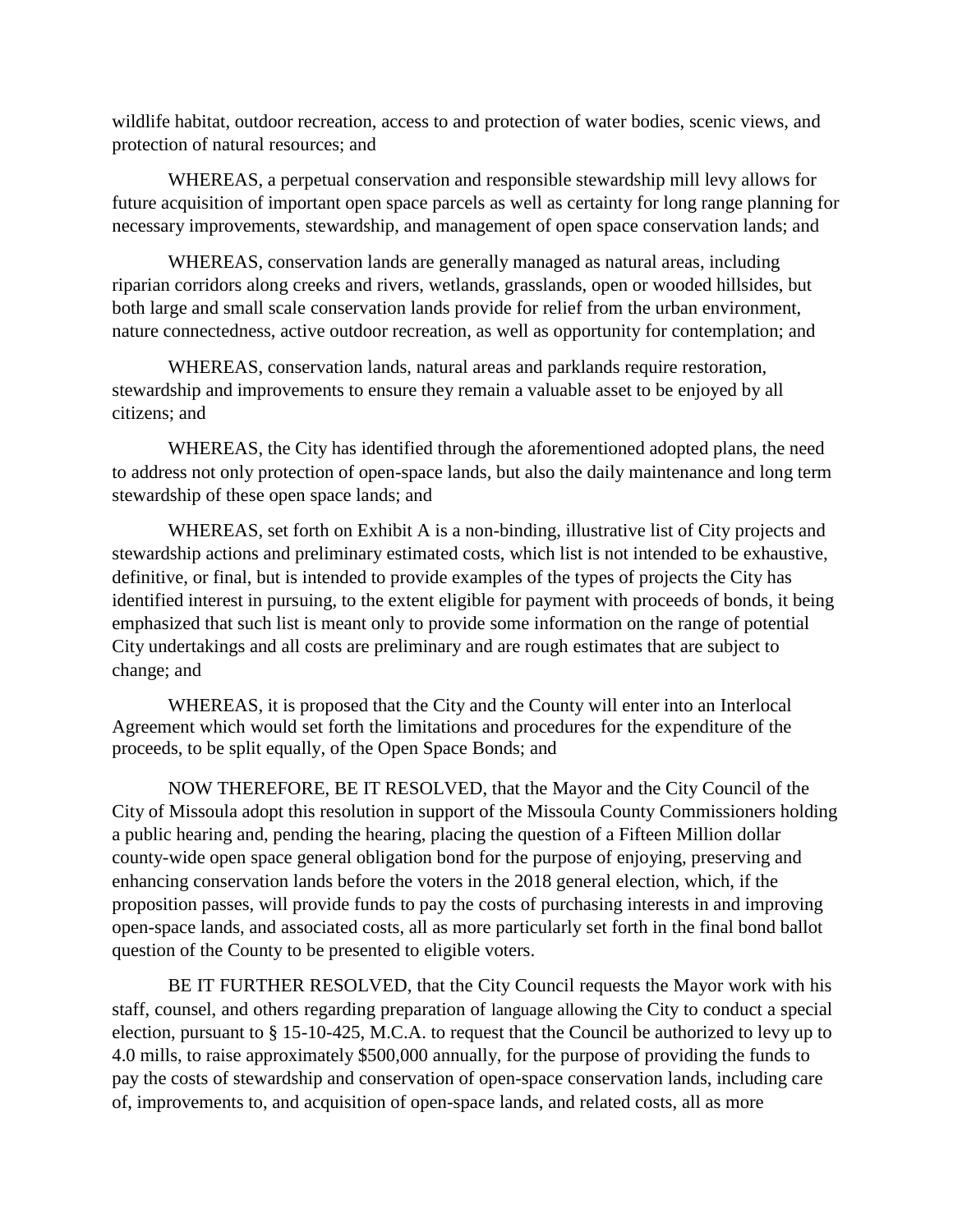particularly set forth in the final mill-levy election question of the City to be presented to eligible voters.

PASSED AND ADOPTED this 25TH day of June, 2018

 /s/ Martha L. Rehbein /s/ John Engen Martha L. Rehbein, CMC<br>
City Clerk<br>
Mayor<br>
Mayor City Clerk

ATTEST: APPROVED:

(SEAL)